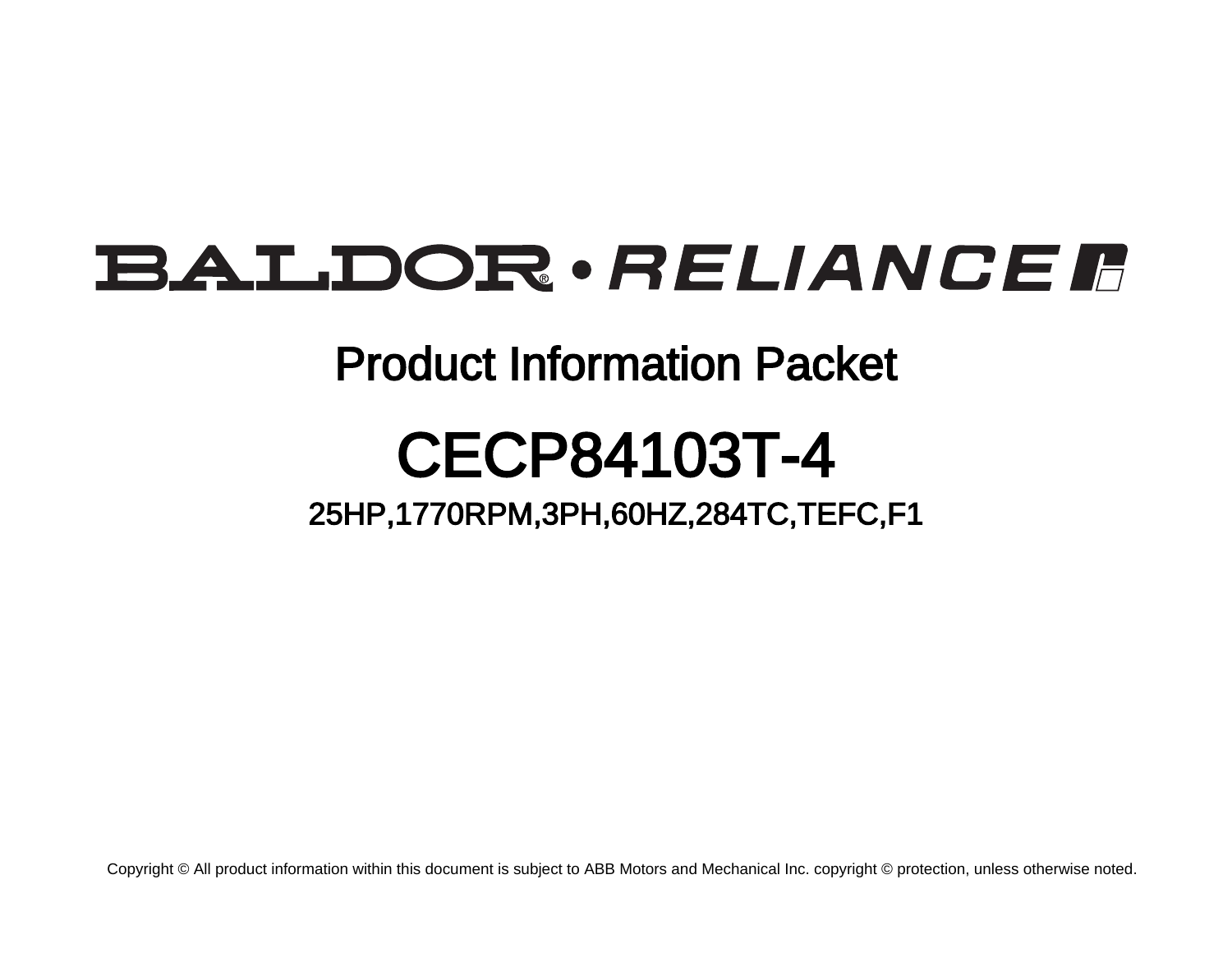### BALDOR · RELIANCE F Product Information Packet: CECP84103T-4 - 25HP,1770RPM,3PH,60HZ,284TC,TEFC,F1

| <b>Part Detail</b> |    |             |              |             |        |                      |            |  |
|--------------------|----|-------------|--------------|-------------|--------|----------------------|------------|--|
| Revision:          | D  | Status:     | PRD/A        | Change #:   |        | Proprietary:         | No         |  |
| Type:              | AC | Elec. Spec: | 10WGZ580     | CD Diagram: | CD0006 | Mfg Plant:           |            |  |
| Mech. Spec:        |    | Layout:     | 10LY-000-170 | Poles:      | 04     | <b>Created Date:</b> | 01-23-2019 |  |
| Base:              |    | Eff. Date:  | 08-17-2021   | Leads:      | 3#10   |                      |            |  |

| <b>Specs</b>                           |                         |                                  |                                |
|----------------------------------------|-------------------------|----------------------------------|--------------------------------|
| <b>Catalog Number:</b>                 | CECP84103T-4            | <b>Insulation Class:</b>         | F                              |
| Enclosure:                             | <b>TEFC</b>             | <b>Inverter Code:</b>            | <b>Inverter Duty</b>           |
| Frame:                                 | 284TC                   | IP Rating:                       | IP <sub>56</sub>               |
| <b>Frame Material:</b>                 | Iron                    | <b>KVA Code:</b>                 | F.                             |
| Motor Letter Type:                     | Three Phase             | <b>Lifting Lugs:</b>             | <b>Standard Lifting Lugs</b>   |
| Output @ Frequency:                    | 25.000 HP @ 60 HZ       | <b>Locked Bearing Indicator:</b> | Locked Bearing                 |
| Synchronous Speed @ Frequency:         | 1800 RPM @ 60 HZ        | Motor Lead Quantity/Wire Size:   | 3 @ 10 AWG                     |
| Voltage @ Frequency:                   | 460.0 V @ 60 HZ         | <b>Motor Lead Exit:</b>          | Ko Box                         |
| XP Class and Group:                    | CLI GP A, B, C, D       | <b>Motor Lead Termination:</b>   | <b>Ring Terminals</b>          |
| <b>XP Division:</b>                    | Division II             | Motor Type:                      | 1056M                          |
| <b>Agency Approvals:</b>               | <b>CCSA US</b>          | <b>Mounting Arrangement:</b>     | F <sub>1</sub>                 |
|                                        | <b>CSA EEV</b>          | <b>Power Factor:</b>             | 85                             |
|                                        | UR                      | <b>Product Family:</b>           | Chem Process S/P 32-8 IEEE 841 |
| <b>Auxillary Box:</b>                  | No Auxillary Box        | <b>Pulley End Bearing Type:</b>  | Ball                           |
| <b>Auxillary Box Lead Termination:</b> | None                    | <b>Pulley Face Code:</b>         | C-Face                         |
| <b>Base Indicator:</b>                 | Rigid                   | <b>Pulley Shaft Indicator:</b>   | Standard                       |
| <b>Bearing Grease Type:</b>            | Polyrex EM (-20F +300F) | <b>Rodent Screen:</b>            | None                           |
| <b>Blower:</b>                         | None                    | <b>Shaft Extension Location:</b> | <b>Pulley End</b>              |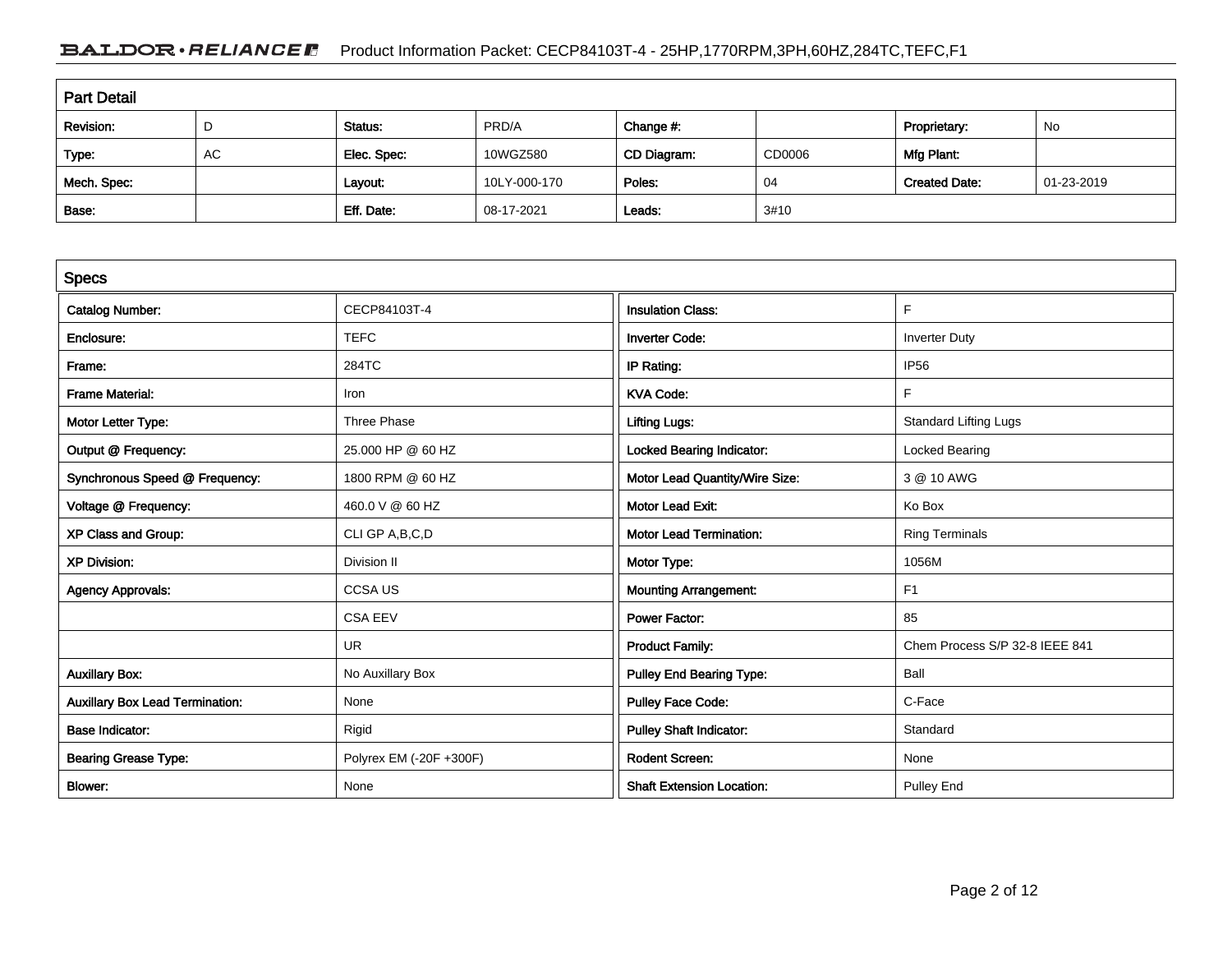| <b>Constant Torque Speed Range:</b>   |                           | <b>Shaft Ground Indicator:</b>     | No Shaft Grounding  |
|---------------------------------------|---------------------------|------------------------------------|---------------------|
|                                       |                           |                                    |                     |
| Current @ Voltage:                    | 30.000 A @ 460.0 V        | <b>Shaft Rotation:</b>             | Reversible          |
| Design Code:<br>B                     |                           | <b>Shaft Slinger Indicator:</b>    | No Slinger          |
| Drip Cover:                           | No Drip Cover             | <b>Speed Code:</b>                 | Single Speed        |
| Duty Rating:                          | <b>CONT</b>               | <b>Motor Standards:</b>            | <b>NEMA</b>         |
| <b>Electrically Isolated Bearing:</b> | Not Electrically Isolated | <b>Starting Method:</b>            | Direct on line      |
| <b>Enclosure Modification:</b>        | 841                       | Thermal Device - Bearing:          | None                |
| <b>Feedback Device:</b>               | NO FEEDBACK               | Thermal Device - Winding:          | None                |
| <b>Front Face Code:</b>               | Standard                  | <b>Vibration Sensor Indicator:</b> | No Vibration Sensor |
| Front Shaft Indicator:                | None                      | <b>Winding Thermal 1:</b>          | None                |
| Heater Indicator:                     | No Heater                 | <b>Winding Thermal 2:</b>          | None                |
|                                       |                           | <b>XP Temp Code:</b>               | T <sub>3</sub> C    |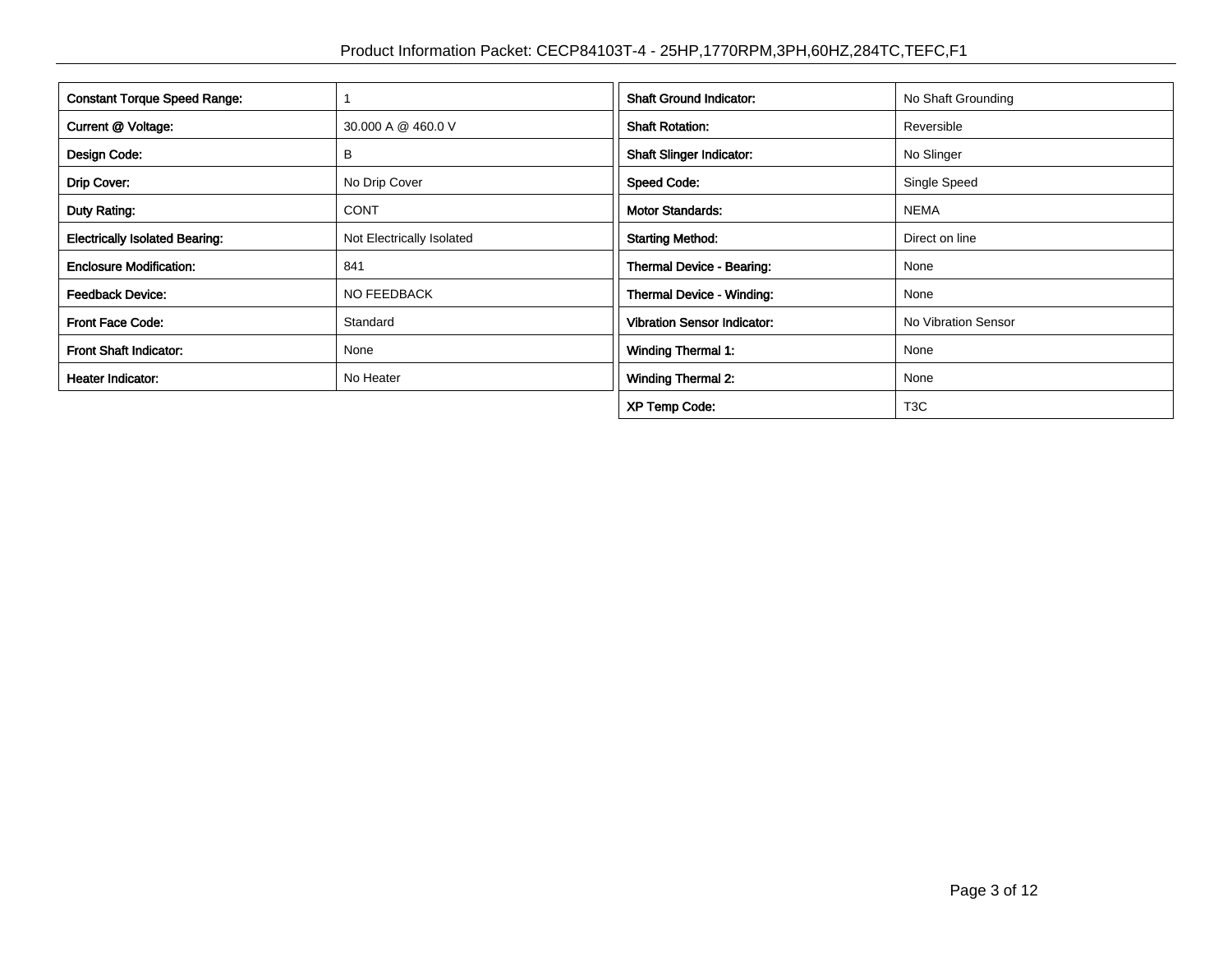| Nameplate NP3190         |                                        |                                 |                                           |                               |  |
|--------------------------|----------------------------------------|---------------------------------|-------------------------------------------|-------------------------------|--|
|                          | <b>STK, NO. CECP84103T-4</b>           | P/N                             | <b>ENCLOSURE TEFC</b>                     |                               |  |
|                          |                                        |                                 |                                           |                               |  |
|                          | SPEC. 10-0000-0471                     | FRAME 284TC<br>$CC$ 010A        | S/N                                       |                               |  |
| $HP$  25                 |                                        | $HZ$ 60<br>CLASS <sup>IF</sup>  | <b>DE BRG</b> 6311<br><b>ODE BRG 6311</b> |                               |  |
|                          | <b>RPM MAX 2700</b><br><b>RPM</b> 1770 | PH 3<br><b>DES</b> <sub>B</sub> | <b>D.E. BRG.</b> 55BC03X30X               |                               |  |
| $VOLT$ 460               |                                        | KVA-CODE F                      | <b>O.D.E. BRG. 55BC03X30X</b>             |                               |  |
| $AMP$ 30                 |                                        | <b>MOTOR WEIGHT 430</b>         | <b>GREASE POLYREX EM</b>                  |                               |  |
|                          | <b>RATING 40C AMB-CONT</b>             | MAX. KVAR $ 5.9$                | <b>BLANK</b>                              |                               |  |
| <b>NEMA-NOM-EFF 93.6</b> | # OF ROTOR BARS 40                     | <b>SER.F.</b>   1.15            | $IP$ 56                                   |                               |  |
| $GMIN.EFF$ 92.4          |                                        | # OF STATOR SLOTS 48<br>PF 85   | INV.TYPE PWM                              |                               |  |
| TEMP CODE   T3C          |                                        | INVERTER-TEMP-CODE 180          |                                           |                               |  |
| $TEMP = 160$             | CHP $FR$ 60                            | CHP TO $90$                     |                                           |                               |  |
| <b>CT HZ FROM 1</b>      | CT HZ TO $60$                          |                                 |                                           |                               |  |
| HTR-VOLTS                | <b>HTR-AMPS</b>                        | HTR-WATTS                       | MAX. SPACE HEATER TEMP.                   | VT HZ FROM O<br>VT HZ TO $60$ |  |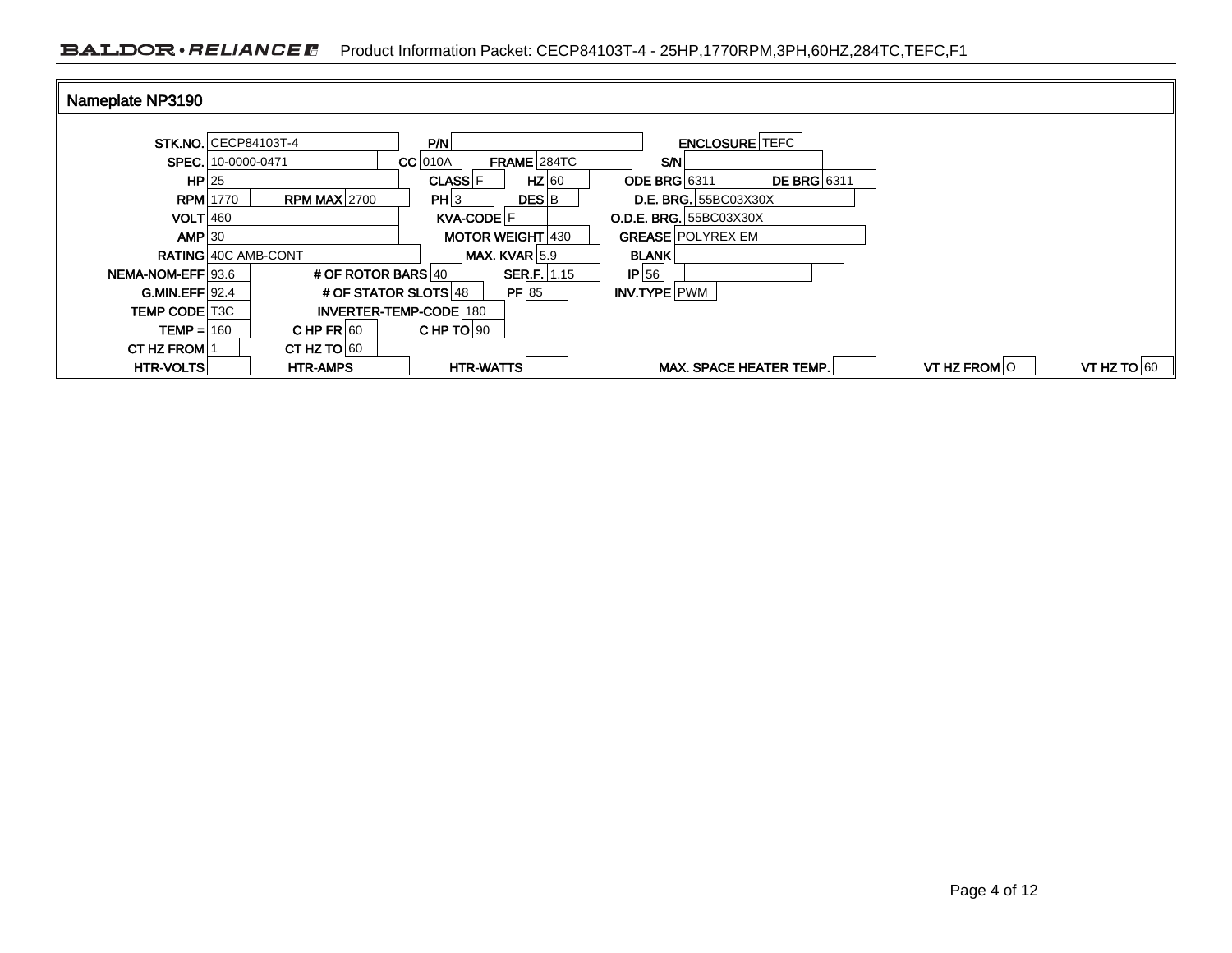| <b>Parts List</b>  |                                           |          |  |  |  |  |
|--------------------|-------------------------------------------|----------|--|--|--|--|
| <b>Part Number</b> | Description                               | Quantity |  |  |  |  |
| SA365395           | SA 10-0000-0471                           | 1.000 EA |  |  |  |  |
| RA354779           | RA 10-0000-0471                           | 1.000 EA |  |  |  |  |
| LB1115N            | LABEL, LIFTING DEVICE (ON ROLLS)          | 1.000 EA |  |  |  |  |
| LB1119N            | <b>WARNING LABEL</b>                      | 1.000 EA |  |  |  |  |
| LC0006             | <b>CONNECTION LABEL</b>                   | 1.000 EA |  |  |  |  |
| LB1449             | DIV-2/NEC WARNING LABEL                   | 1.000 EA |  |  |  |  |
| NP3190             | SS IEEE841 INV DIV-2 UL CSA-C US EEV      | 1.000 EA |  |  |  |  |
| 85XU0407S04        | 4X1/4 U DRIVE PIN STAINLESS               | 4.000 EA |  |  |  |  |
| MN416A01           | TAG-INSTAL-MAINT no wire (2100/bx) 4/22   | 1.000 EA |  |  |  |  |
| WD1000B49          | T&B C73, RING TERMINAL 10-12 AWG 3/8 STUD | 3.000 EA |  |  |  |  |
| WD1000B16          | T&B CX70TN OR L70P TERMINAL LUG           | 1.000 EA |  |  |  |  |
| HW1001A25          | LOCKWASHER 1/4, ZINC PLT .493 OD, .255 I  | 1.000 EA |  |  |  |  |
| 80XN3816A12        | SET SCREW, HEX SOCKET CUP POINT, 3/8-16 X | 4.000 EA |  |  |  |  |
| 10FH1007A24LP5     | FAN COVER W/1.00 SLOT @ 6:00              | 1.000 EA |  |  |  |  |
| HW1001A31          | LOCKWASHER 5/16, ZINC PLT.591 OD, .319 I  | 3.000 EA |  |  |  |  |
| 10XN3118K20        | 5/16-18 X 1 1/4 GRADE 5 STEEL ZC PLATED   | 3.000 EA |  |  |  |  |
| 09FN3001D02        | EXTERNAL FAN, PLASTIC (COMES W/SCREW FRO  | 1.000 EA |  |  |  |  |
| HW2500A25          | WOODRUFF KEY USA #1008 #BLOW CARBON STEE  | 1.000 EA |  |  |  |  |
| MJ1000A02          | GREASE, POLYREX EM EXXON                  | 0.130 LB |  |  |  |  |
| 10XN2520K06        | 1/4-20 X 3/8" HX HD SCREWGRADE 5, ZINC P  | 1.000 EA |  |  |  |  |
| 10EP1110A02LP5     | FR ENDPLATE, MACH W/PRIMER & PAINT        | 1.000 EA |  |  |  |  |
| 10XN3816K28        | 3/8-16 X 1.75 HEX HD CAP SCREW, GRADE 5   | 4.000 EA |  |  |  |  |
| HW1001A38          | LOCKWASHER 3/8, ZINC PLT .688 OD, .382 I  | 4.000 EA |  |  |  |  |
| HW4601A53          | INPRO/SEAL VBXX FOR 311 BEARING/310 FRAM  | 1.000 EA |  |  |  |  |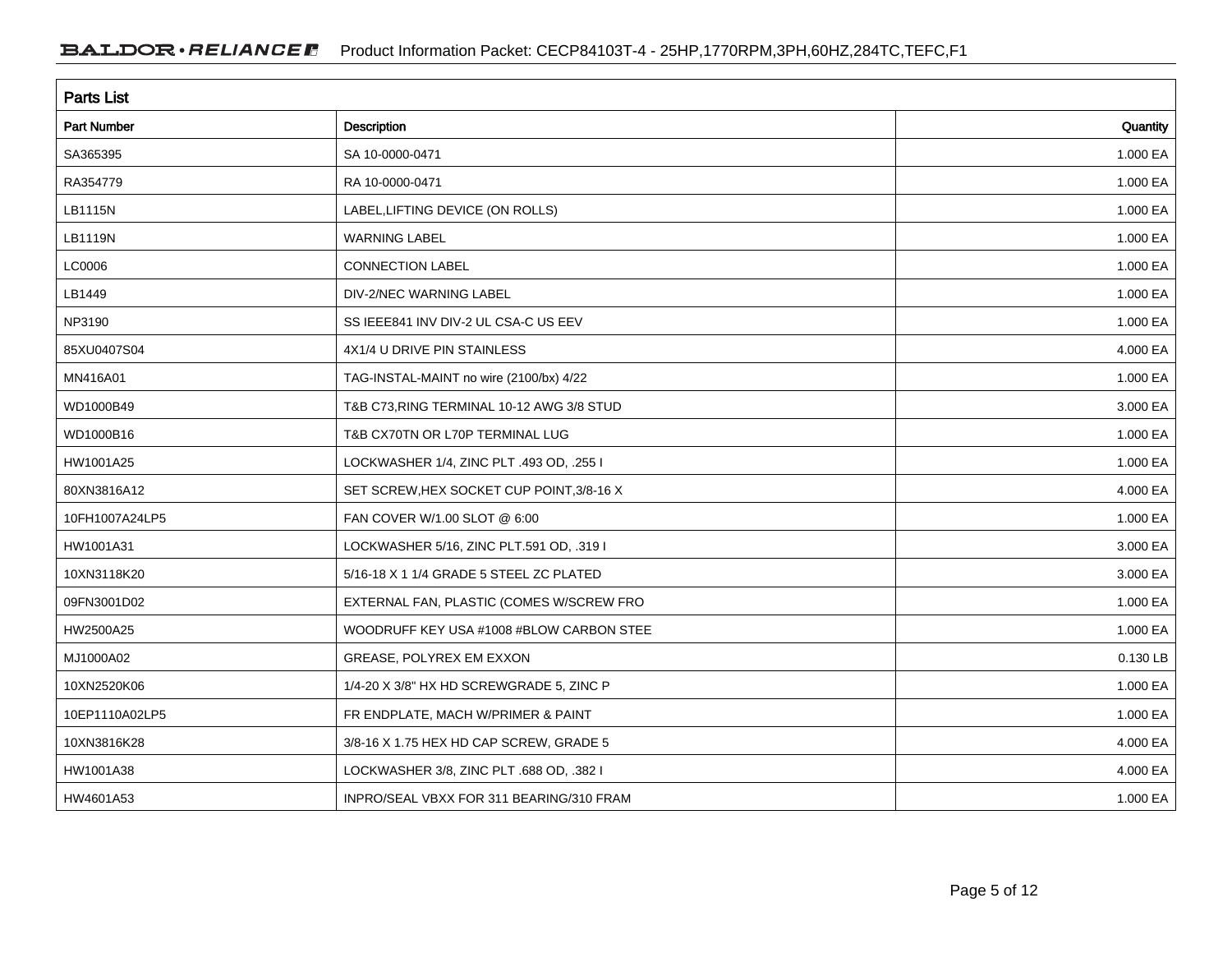| Parts List (continued) |                                            |          |  |  |  |
|------------------------|--------------------------------------------|----------|--|--|--|
| <b>Part Number</b>     | Description                                | Quantity |  |  |  |
| HW5100A13              | W4627-047 WVY WSHER                        | 1.000 EA |  |  |  |
| HA4017A02              | .125X2.50 GREASER EXTENS.F/S               | 1.000 EA |  |  |  |
| HA4017A02              | .125X2.50 GREASER EXTENS.F/S               | 1.000 EA |  |  |  |
| HW4019A01              | PIPE COUPLING 1/8 NPT, STEEL, ZINC COATING | 1.000 EA |  |  |  |
| 10XN3118K40            | 5/16-18 X 2.50" HEX HD, GRADE 5            | 4.000 EA |  |  |  |
| HA4051A00              | PLASTIC CAP FOR GREASE FITTING             | 1.000 EA |  |  |  |
| HW4500A21              | 1618BALEMITE FITTING 825 UNIVERSAL         | 1.000 EA |  |  |  |
| HW4500A17              | 317400 ALEMITE GREASE RELIEF               | 1.000 EA |  |  |  |
| HW4500A20              | 1/8NPT SL PIPE PLUG                        | 1.000 EA |  |  |  |
| HA4002A03              | #304 S.S. DRAIN FITTING, .125 NPT (.44 H   | 1.000 EA |  |  |  |
| HA4002A03              | #304 S.S. DRAIN FITTING, .125 NPT (.44 H   | 1.000 EA |  |  |  |
| 10EP1305A116P          | PU ENDPLATE, MACH W/INPRO SEAL & EPOXY P   | 1.000 EA |  |  |  |
| HW1001A38              | LOCKWASHER 3/8, ZINC PLT .688 OD, .382 I   | 4.000 EA |  |  |  |
| 10XN3816K28            | 3/8-16 X 1.75 HEX HD CAP SCREW, GRADE 5    | 4.000 EA |  |  |  |
| HW4601A53              | INPRO/SEAL VBXX FOR 311 BEARING/310 FRAM   | 1.000 EA |  |  |  |
| 10XN3118K40            | 5/16-18 X 2.50" HEX HD, GRADE 5            | 4.000 EA |  |  |  |
| HA4051A00              | PLASTIC CAP FOR GREASE FITTING             | 1.000 EA |  |  |  |
| HW4500A03              | GREASE FITTING, .125 NPT 1610(ALEMITE) 8   | 1.000 EA |  |  |  |
| HW4500A17              | 317400 ALEMITE GREASE RELIEF               | 1.000 EA |  |  |  |
| HW4500A20              | 1/8NPT SL PIPE PLUG                        | 1.000 EA |  |  |  |
| 10CB1000A09P           | KOBX, MACH W/1.50 NPT & PRIMER             | 1.000 EA |  |  |  |
| 09GS1010               | GASKET, DWG, LEADWIRE SEPERATOR            | 1.000 EA |  |  |  |
| 10XN3118K16            | 5/16-18 X 1' GRADE #5, STL, ZINC PLATE     | 4.000 EA |  |  |  |
| HW1001A31              | LOCKWASHER 5/16, ZINC PLT.591 OD, .319 I   | 4.000 EA |  |  |  |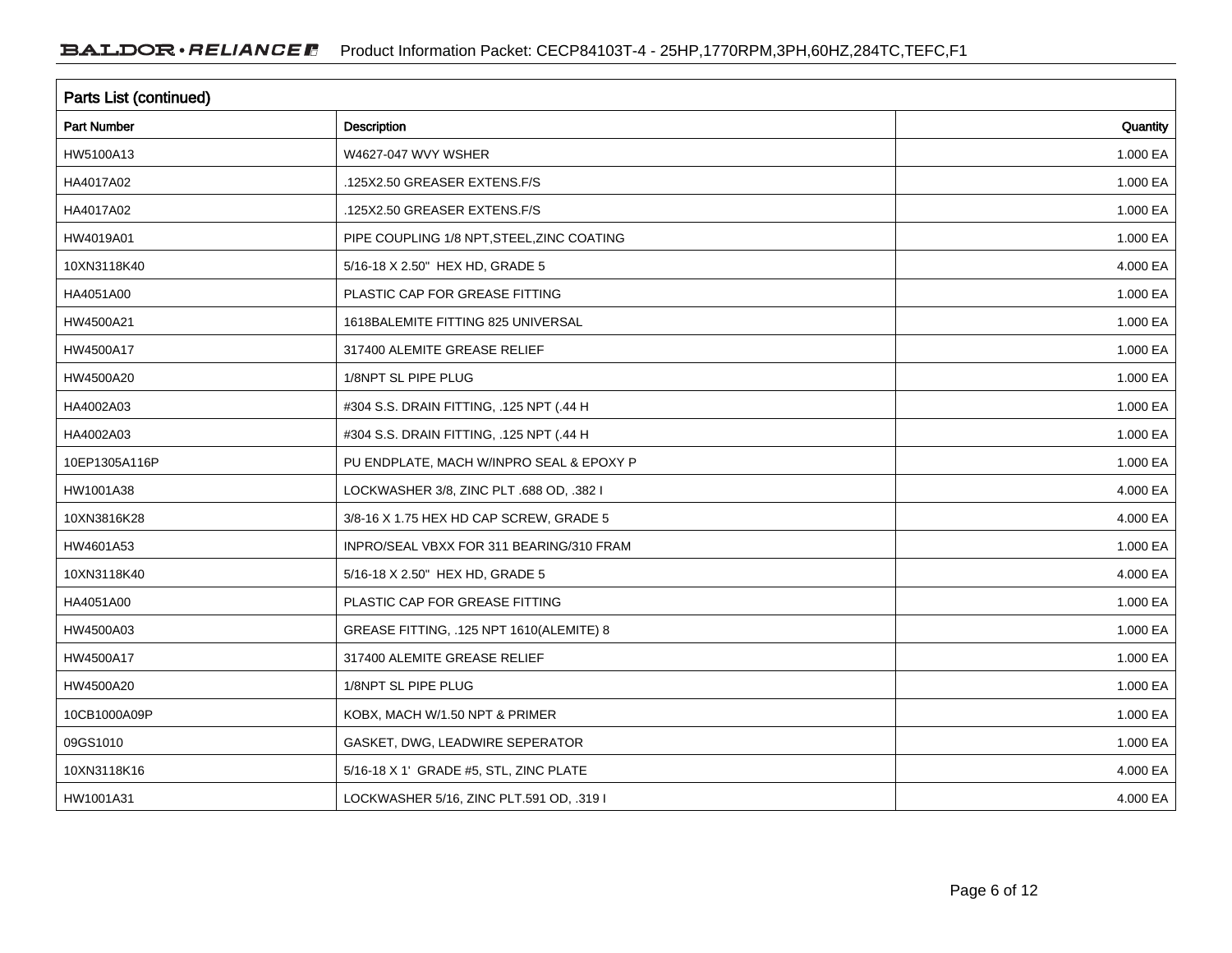| WD1000B16    | T&B CX70TN OR L70P TERMINAL LUG            | 1.000 EA |
|--------------|--------------------------------------------|----------|
| 59XW2520G07  | .25-20X.44, HEX SER WSHR, TAPTITE 2, GREEN | 1.000 EA |
| 10CB1503A01P | CONDUIT BOX LIPPED LID, MACH W/EPXY PRMR   | 1.000 EA |
| 14GS1003     | GASKET CONDUIT BOX LID, NEOP               | 1.000 EA |
| 10XN2520K16  | 1/4-20 X 1" HX HD SCRW GRADE 5, ZINC P     | 4.000 EA |
| HW1001A25    | LOCKWASHER 1/4, ZINC PLT .493 OD, .255 I   | 4.000 EA |
| MG1025N19    | WILKOFAST, 778.50, RELIANCE BLUE-GREEN 8   | 0.125 GA |
| MJ5001A27    | 32220KN GRAY SEALER *MIN BUY 4 QTS=1GAL    | 0.031 QT |
| MJ5001A14    | DYNAPRO SEALANT, CP MTR VC#2508050 (603    | 0.033 EA |
| MJ5002A01    | SILICON RUBBER SEALANT, 732CL 10.3 OZ TU   | 0.025 EA |
| 10PA1000     | PACKAGING GROUP COMBINED PRINT PK1023A06   | 1.000 EA |
| HW2501H28    | KEY, 1/2 SQ X 3.250                        | 1.000 EA |
| MJ5004A59    | ADHESIVE LOCTITE #401 SURFACE INSENSITIV   | 0.010 EA |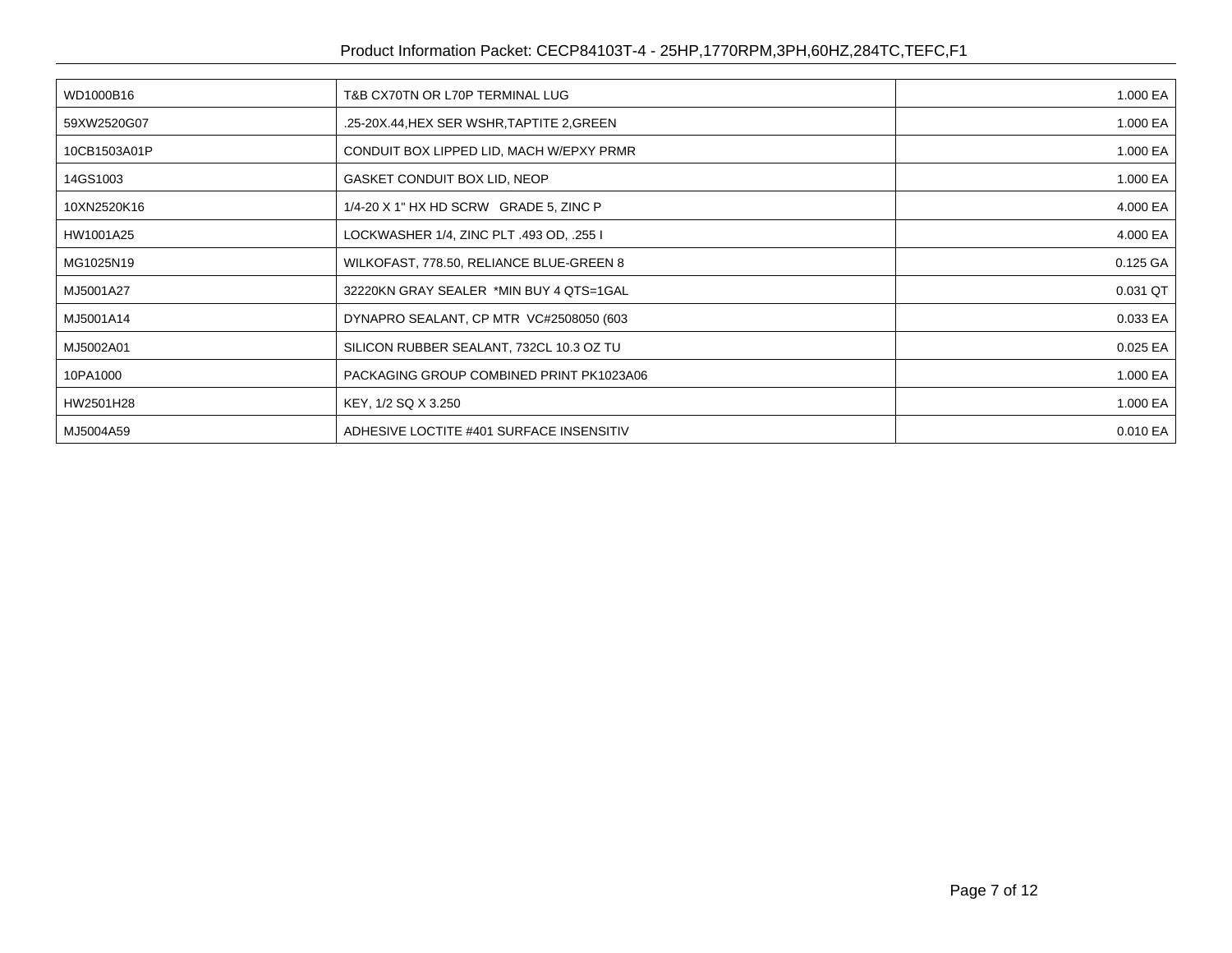#### **AC Induction Motor Performance Data**

Record # 61560Typical performance - not guaranteed values

| <b>Winding: 10WGZ580-R001</b><br><b>Type: 1056M</b> |                   | <b>Enclosure: TEFC</b> |                                              |                    |
|-----------------------------------------------------|-------------------|------------------------|----------------------------------------------|--------------------|
| <b>Nameplate Data</b>                               |                   |                        | 460 V, 60 Hz:<br><b>Single Voltage Motor</b> |                    |
| <b>Rated Output (HP)</b>                            |                   | 25                     | <b>Full Load Torque</b>                      | 74.31 LB-FT        |
| <b>Volts</b>                                        |                   | 460                    | <b>Start Configuration</b>                   | direct on line     |
| <b>Full Load Amps</b>                               |                   | 30                     | <b>Breakdown Torque</b>                      | 197 LB-FT          |
| <b>R.P.M.</b>                                       |                   | 1770                   | <b>Pull-up Torque</b>                        | 91.4 LB-FT         |
| Hz                                                  | 60 Phase          | 3                      | <b>Locked-rotor Torque</b>                   | 115 LB-FT          |
| <b>NEMA Design Code</b>                             | <b>B KVA Code</b> | F                      | <b>Starting Current</b>                      | 173 A              |
| Service Factor (S.F.)                               |                   | 1.15                   | <b>No-load Current</b>                       | 10.4A              |
| <b>NEMA Nom. Eff.</b>                               | 93.6 Power Factor | 85                     | Line-line Res. $@$ 25 $°C$                   | $0.29877$ $\Omega$ |
| <b>Rating - Duty</b>                                |                   | 40C AMB-CONT           | Temp. Rise @ Rated Load                      | $54^{\circ}$ C     |
| S.F. Amps                                           |                   |                        | Temp. Rise @ S.F. Load                       | $67^{\circ}$ C     |
|                                                     |                   |                        | <b>Locked-rotor Power Factor</b>             | 30.3               |
|                                                     |                   |                        | <b>Rotor inertia</b>                         | 4.46 LB-FT2        |

**Load Characteristics 460 V, 60 Hz, 25 HP**

| % of Rated Load     | 25     | 50     | 75     | 100    | 125    | 150    | S.F. |
|---------------------|--------|--------|--------|--------|--------|--------|------|
| <b>Power Factor</b> | 51     | 73     | 81     | 85     | 86     | 86     | 86   |
| <b>Efficiency</b>   | 91     | 93.8   | 94.1   | 93.7   | 92.9   | 91.8   | 93.2 |
| <b>Speed</b>        | 1792.8 | 1785.5 | 1778.9 | 1770.7 | 1762.4 | 1751.5 | 1766 |
| Line amperes        | 12.5   | 17     | 22.9   | 29.5   | 36.5   | 44.7   | 33.7 |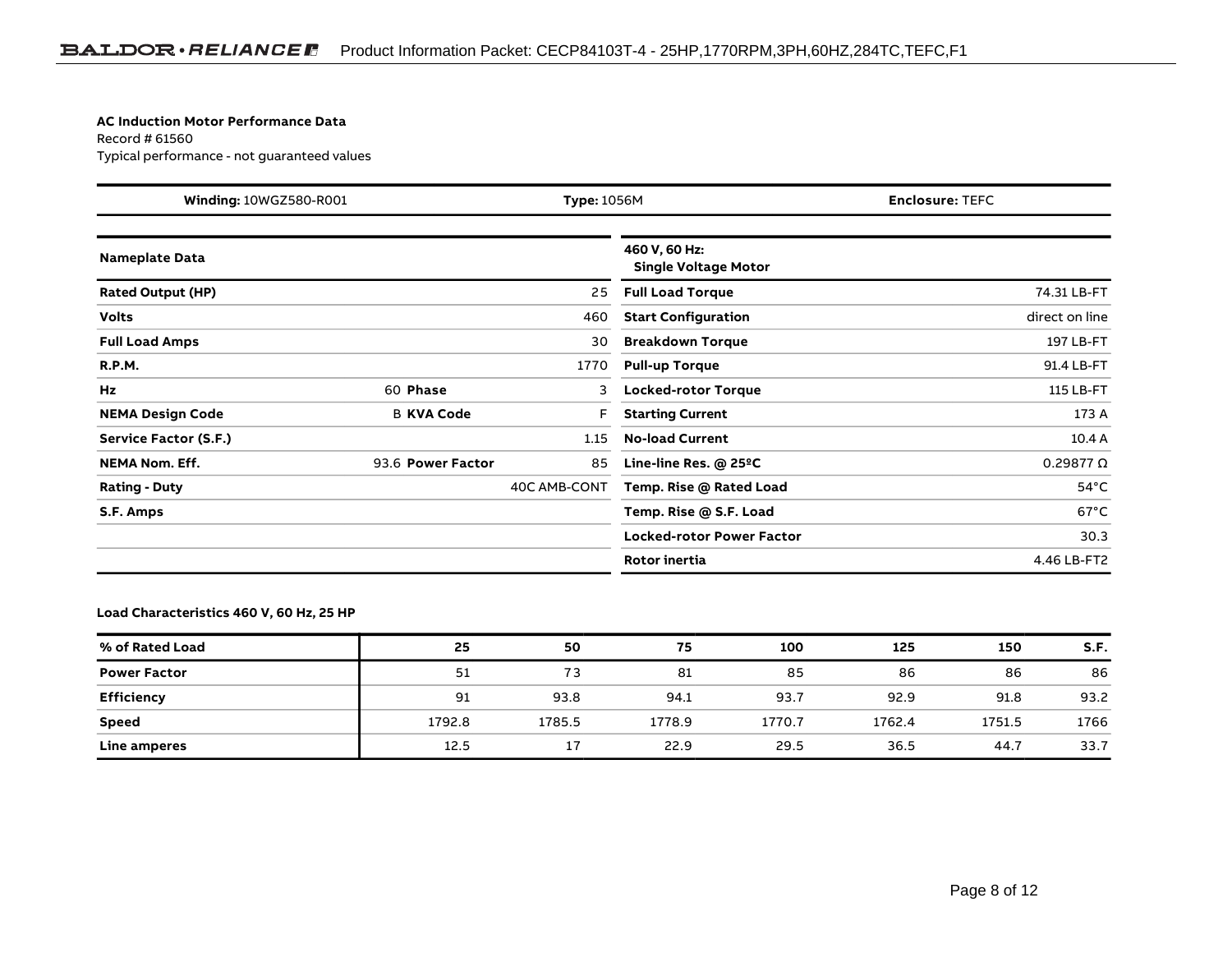

Performance Graph at 460V, 60Hz, 25.0HP Typical performance - Not guaranteed values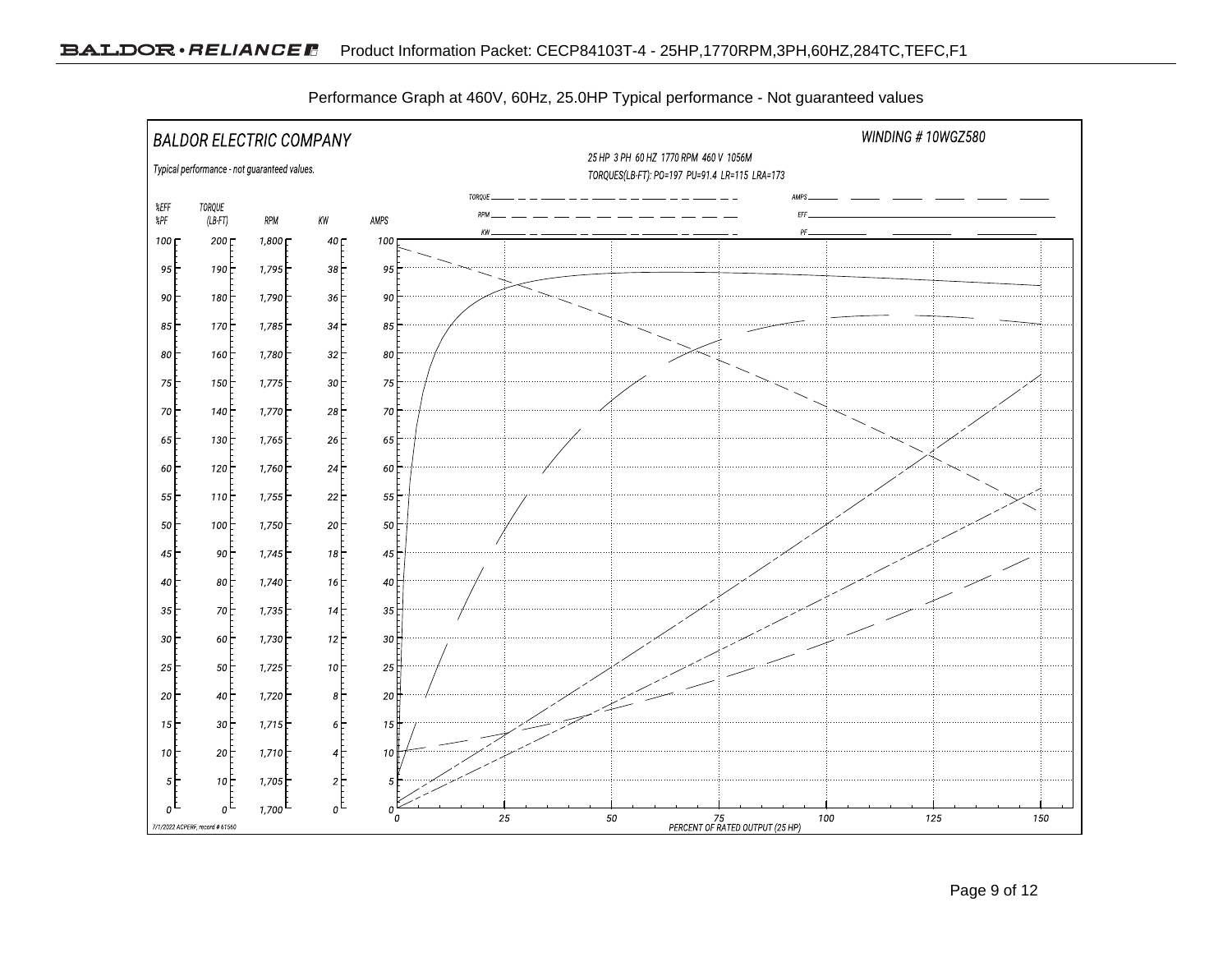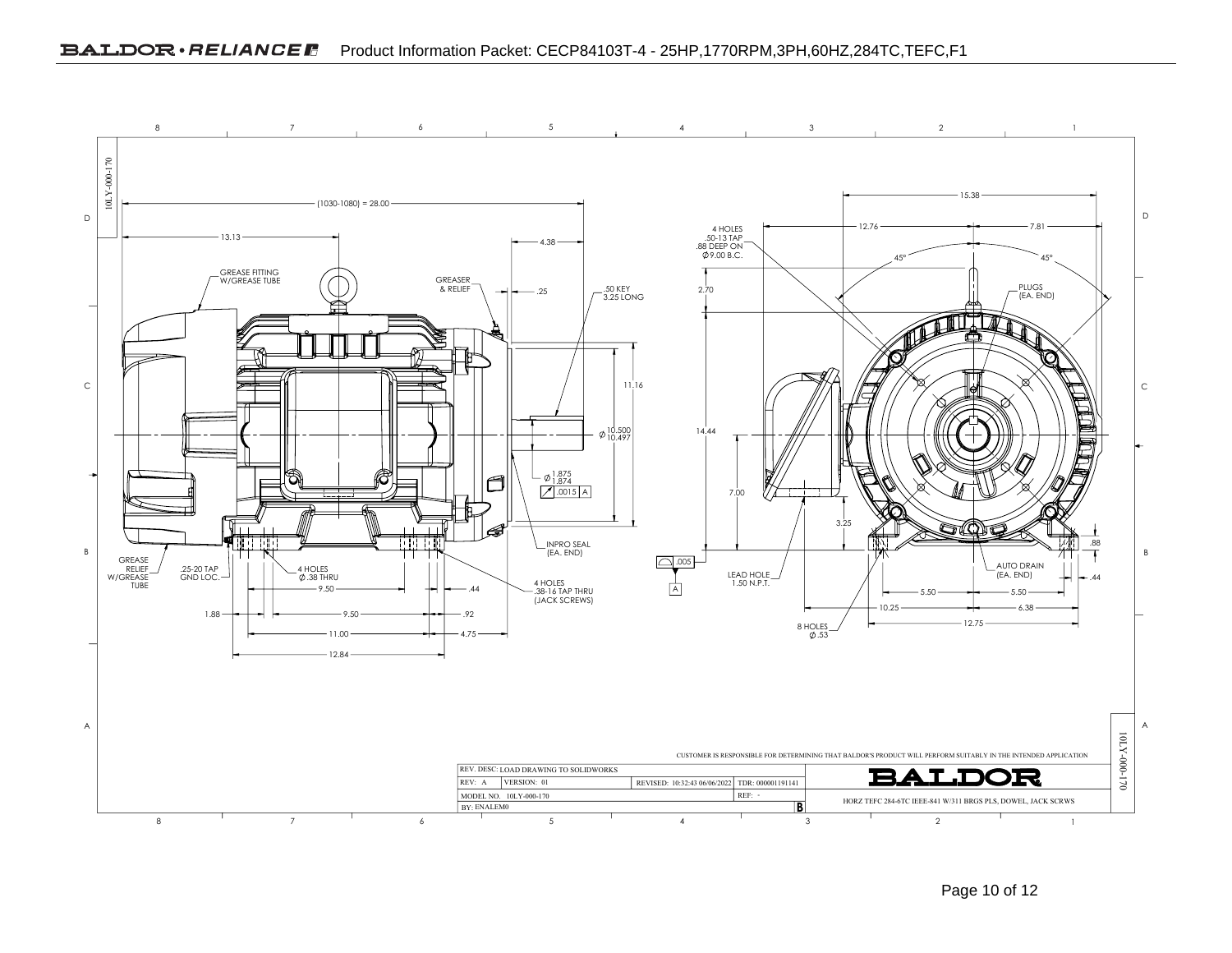